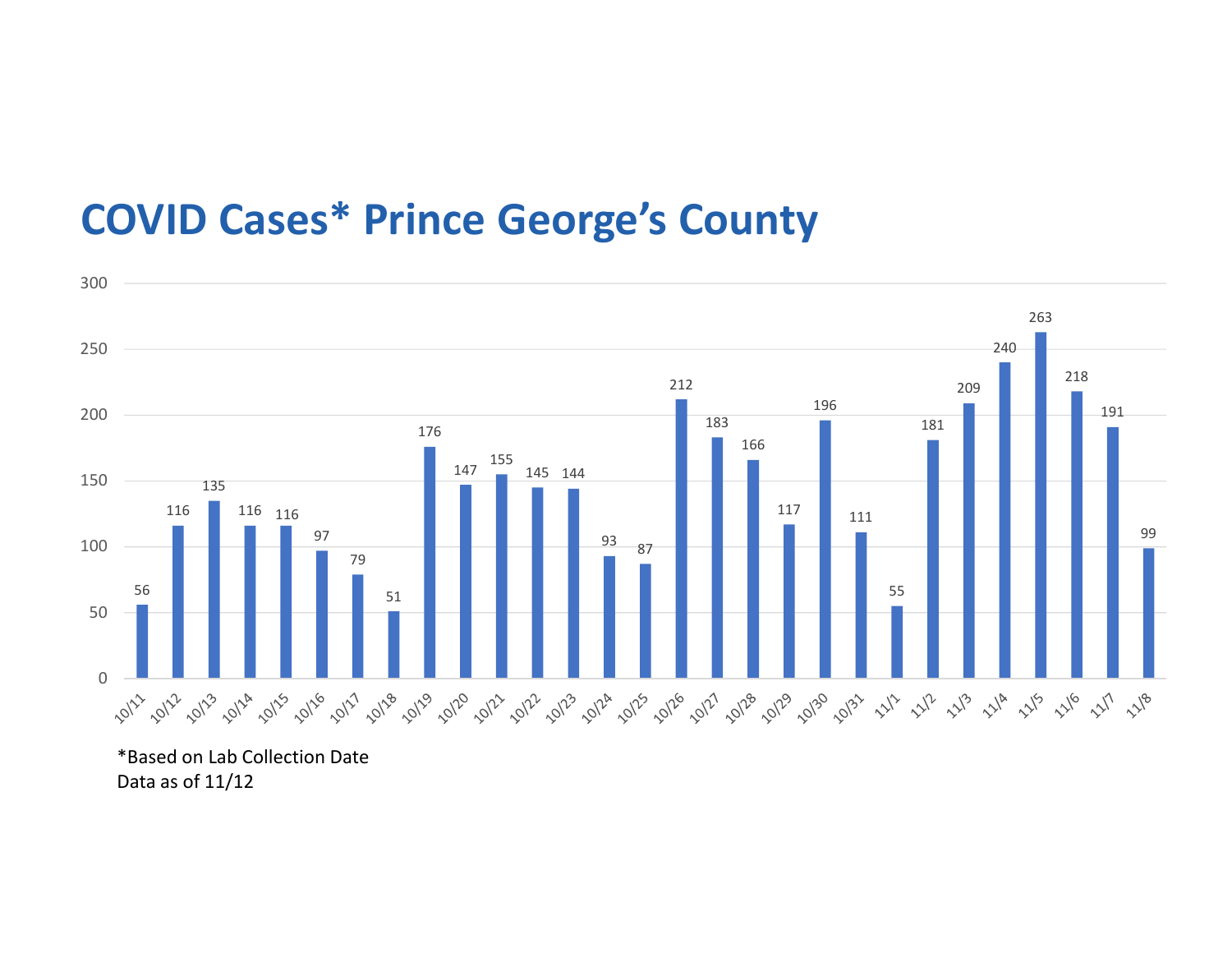## COVID Average Daily Case Rate\* (last 14 days)

Prince George's County Average New Cases per 100,000 population



\*Based on Lab Collection Date Data as of 11/12